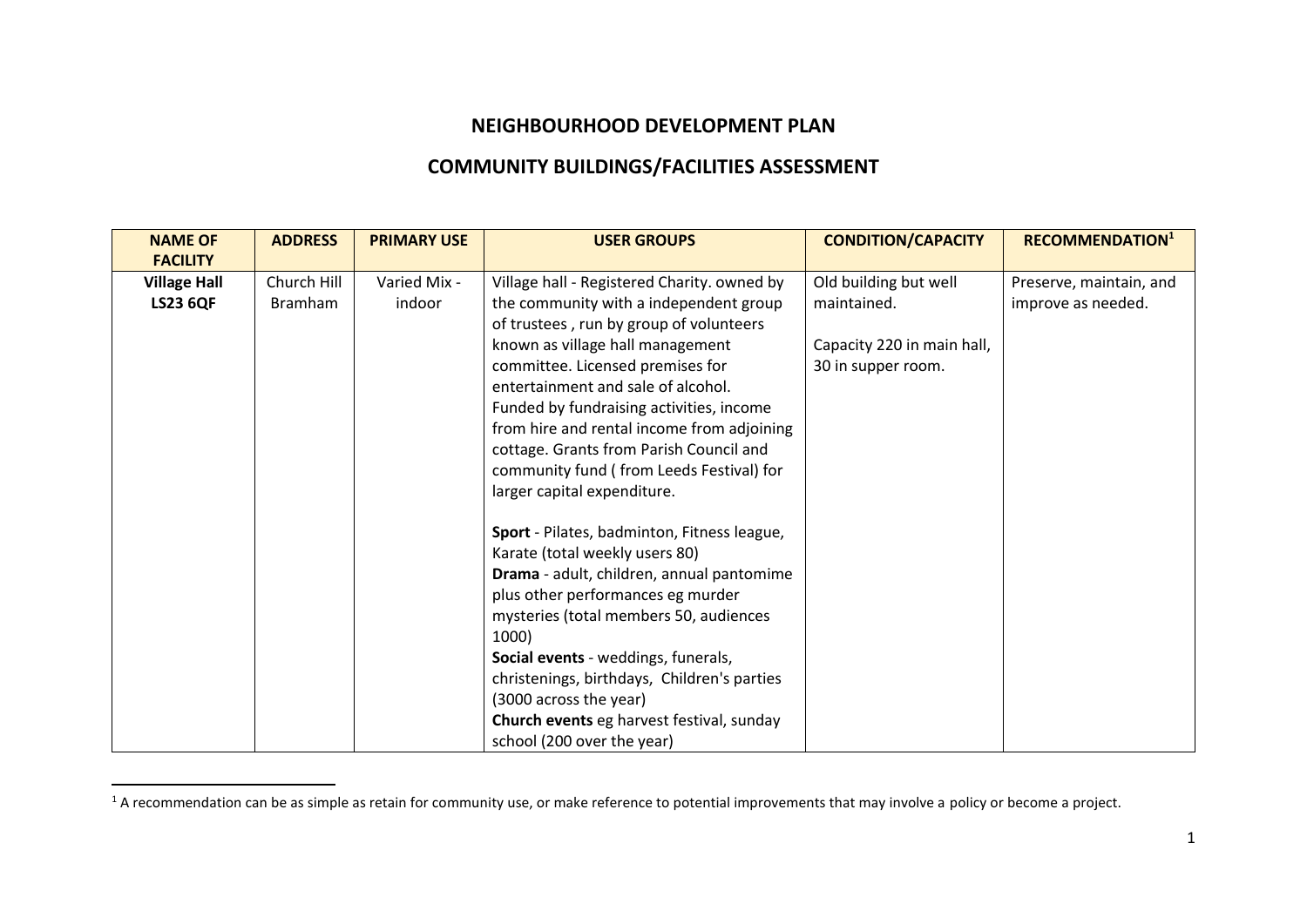| <b>NAME OF</b><br><b>FACILITY</b> | <b>ADDRESS</b>                       | <b>PRIMARY USE</b> | <b>USER GROUPS</b>                                                                                                                                                                                                                                                                                                                                                                                    | <b>CONDITION/CAPACITY</b>                                                                                                                   | <b>RECOMMENDATION1</b>                                         |
|-----------------------------------|--------------------------------------|--------------------|-------------------------------------------------------------------------------------------------------------------------------------------------------------------------------------------------------------------------------------------------------------------------------------------------------------------------------------------------------------------------------------------------------|---------------------------------------------------------------------------------------------------------------------------------------------|----------------------------------------------------------------|
|                                   |                                      |                    | Fund raising - eg Tadcaster floods, NSPCC,<br>School PTA fundraising. arthritis research,<br>Burns night (1000 over the year)<br><b>Community groups - Yorkshire</b><br>Countrywomens Association. Monday Club.<br>Annual Parish meetings, Gladrags sewing<br>group, wine club, Art group, 1000 across<br>the year)                                                                                   |                                                                                                                                             |                                                                |
| <b>Bramham</b><br><b>Pavilion</b> | <b>Freely Lane</b><br><b>Bramham</b> | Sport & Leisure    | Sport: football, yoga, personal training,<br>Bramham 10K run, Social / community<br>events: Pop up restaurant, Christmas<br>activities events, Children's parties,<br>Mother and toddlers group, playgroup.<br>Community group meetings: eg Bramham<br>in Bloom, Allotments Association, Parish<br>Council meetings<br>Fundraising events for local groups: eg<br><b>NSPCC</b><br><b>Bramham Gala</b> | New building (opened<br>2015) in good condition -<br>includes changing rooms/<br>showers/ meeting room /<br>kitchen.<br>Capacity 50 people. | Maintain flexibility of<br>use and potentially<br>expand.      |
| <b>Playing Field</b>              | <b>Freely Lane</b><br><b>Bramham</b> | Sport & Leisure    | Football<br>Children's football skills.<br>Bramham 10k run<br><b>Bramham Gala</b><br>Free access for general use by public.                                                                                                                                                                                                                                                                           | Good condition                                                                                                                              | Protect as green space<br>via 'Fields in Trust'<br>protection. |
| Playground                        | <b>Freely Lane</b><br><b>Bramham</b> | Children's play    | Members of public - free access                                                                                                                                                                                                                                                                                                                                                                       | Newly refurbished 2015 -<br>good condition                                                                                                  | Maintain in safe and<br>attractive condition                   |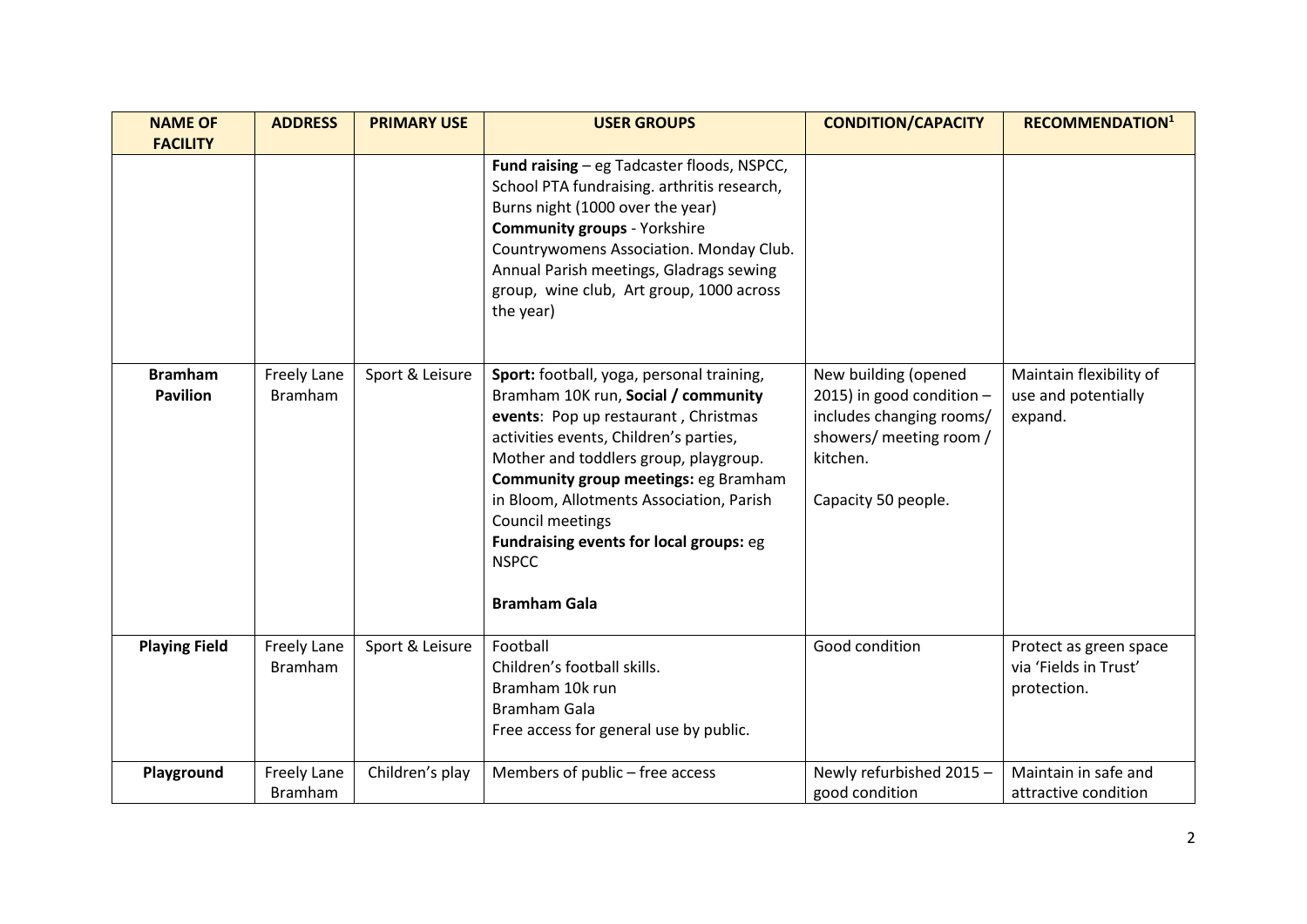| <b>NAME OF</b>             | <b>ADDRESS</b>     | <b>PRIMARY USE</b> | <b>USER GROUPS</b>                       | <b>CONDITION/CAPACITY</b>  | <b>RECOMMENDATION1</b>     |
|----------------------------|--------------------|--------------------|------------------------------------------|----------------------------|----------------------------|
| <b>FACILITY</b>            |                    |                    |                                          |                            |                            |
| Adult gym                  | <b>Freely Lane</b> | Adult exercise     | Members of public - free access          | Newly installed 2016 -     | Maintain in safe and       |
| equipment                  | <b>Bramham</b>     |                    |                                          | good condition             | attractive condition       |
| <b>Tenter Hill</b>         | West               | Gardening          | Allotment tennants                       | Good condition             | Maintain as a              |
| allotments                 | Woods              |                    |                                          | 30 plots                   | community facility         |
|                            | Way                |                    |                                          |                            |                            |
|                            | <b>Bramham</b>     |                    |                                          |                            |                            |
| <b>Folly Allotments</b>    | Aberford           | Gardening          | Allotment tennants                       | Good condition             | Maintain as a              |
|                            | Road               |                    |                                          | 32 plots                   | community facility         |
|                            | <b>Bramham</b>     |                    |                                          |                            |                            |
| <b>Senior Citizens</b>     | <b>Bowcliffe</b>   | Free access for    | Elderly residents as a meeting point     | The building is in poor    | It is a focal point of the |
| <b>Centre &amp; Garden</b> | Road               | members of         |                                          | condition with no running  | village as it is in the    |
|                            | <b>Bramham</b>     | public plus        | Community events eg Christmas Lights     | water or toilet facilities | heart of the oldest area,  |
|                            |                    | occasional         | switch on, Carol singing round the tree. | and expensive to heat.     | and is regarded with       |
|                            |                    | community use      |                                          |                            | affection. However,        |
|                            |                    |                    |                                          | Capacity - 20              | improvements would         |
|                            |                    |                    |                                          |                            | require considerable       |
|                            |                    |                    |                                          |                            | expense and the cost       |
|                            |                    |                    |                                          |                            | effectiveness of this as   |
|                            |                    |                    |                                          |                            | against its potential      |
|                            |                    |                    |                                          |                            | usage are still matters    |
|                            |                    |                    |                                          |                            | being explored by the      |
|                            |                    |                    |                                          |                            | Parish Council.            |
|                            |                    |                    |                                          |                            | Recommendation-            |
|                            |                    |                    |                                          |                            | assess residents' support  |
|                            |                    |                    |                                          |                            | for expenditure.           |
| The Swan public            | <b>Town Hill</b>   | Public             | Public use plus community group use eg   | Good, well maintained      | Support to continue        |
| house                      | <b>Bramham</b>     |                    | Readers' Group, Neighbourhood Plan       |                            |                            |
|                            |                    |                    | Group, music afternoons.                 |                            |                            |
| <b>Red Lion public</b>     | The Square         | Public             | Public use plus community group use eg   | Good, well maintained      | Support to continue        |
| House                      | <b>Bramham</b>     |                    | <b>Community Action Group meetings</b>   |                            |                            |